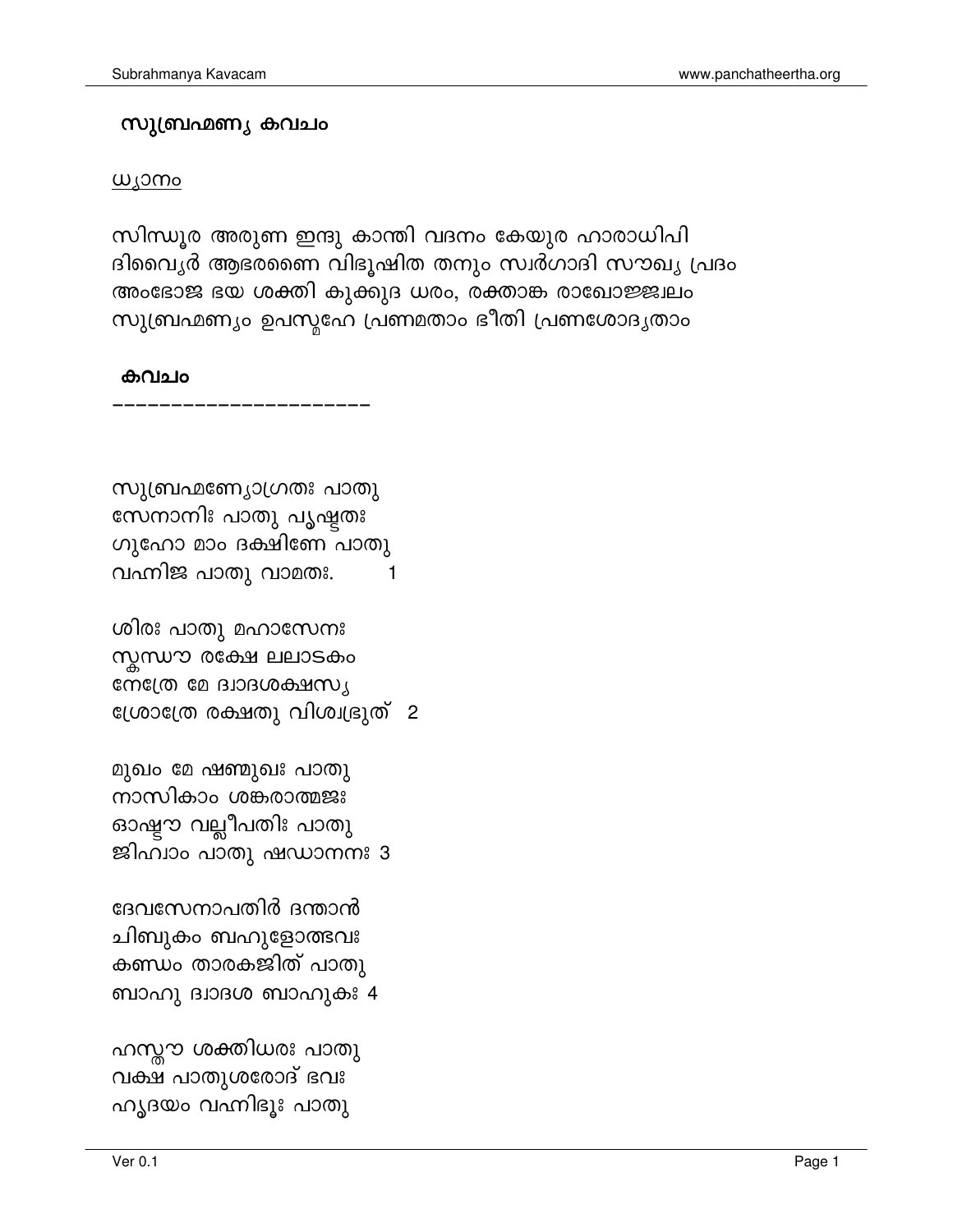ധർമാർത്ഥീ ലഭതേ ധർമം അർത്ഥാർത്ഥീ ച അർത്ഥമാപ്പുയാത് കാമാർത്ഥീ ലഭതേ കാമം മോക്ഷാർത്ഥീ മോക്ഷമാപ്പുയാത് 12

യഃ സുബ്രഹ്മണൃ കവചം ഇഷ്ട സിദ്ധി പ്രദം പഠേത് തസൃ താപത്രയം നാന്യി സത്യം സത്യം വദാമൃഹം  $11$ 

ദുഷ്ട ഗ്രഹാധി ഭീതൗ ച ദുർനിമിത്താദി ഭീഷണേ അസ്ത്രശസ്ത്ര നിപാതേ ച പാതു മാം ക്രൗഞ്ചരന്ഥ്രകൃത് 10

തുമലേ രണ മധേ, ച സർവ ദുഷ്ട മൃഗാധിഷു ുങ്ങയൊലാഗ്ന നാരാലേ ജ്വരാധിർ വ്യാധി പീഡനേ 9

സന്ധ്യാ കാലെ നിഷീധിന്യാം ദിവാ പ്രാതർജലേഗ്നിശു ദുർഗമേ ച മഹാരണ്യേ  $8$  @ $380$   $0.008$   $0.008$   $0.8$ 

ജംഘേ വിശാഖോ മേ പാതു പാദൗ മേ ശിഖിവാഹനഃ സർവാനൃംഗാനി ഭൂതേശാ സർവ്വ ധാതുംസ്ചപാവകി 7

നാഭിം ശംഭുസുതഃ പാതു കടിം പാതുഹരാത്മജഃ ഊരു പാതുഗജാരൂഡൊ ജാഹ്നു മേ ജാഹ്നവീസുതഃ 6

കുക്ഷിം പാത്വംബികാസുതഃ 5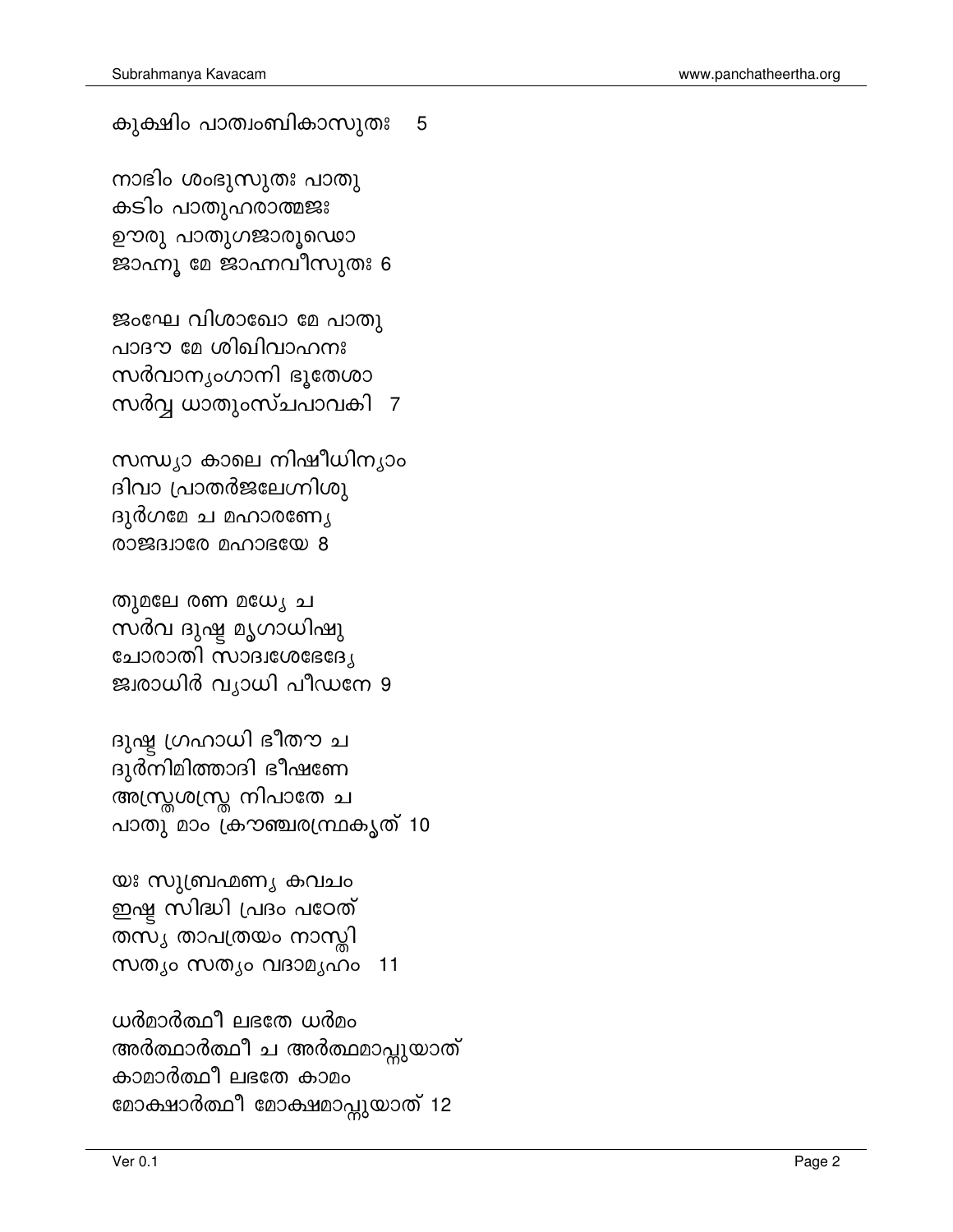യത്ര യത്ര ജപേത് തത്ര തത്ര സന്നിഹിതോ ഗുഹ പൂജാപ്രതിഷ്ടാ കാലേ ച ജപകാലേ പഠേതിഥം 13

തേഷാമേവഫലാവാപ്തി മഹാ പാതക നാശനം യഃ പഡേത് ശൃണു യാത്ഭക്തൃാ നിത്യം ദേവസ്യ സന്നിധൗ 14

സർവാൻ കാമാനിഹ പ്രാപൃ സുന്ധേ സ്കന്ദ പുരം വ്രജേഃ 15

I meditate on subrahmanya, Who is of the red colour of saffron,

Who has shining face like the moon, Who wears garlands and crown,

Whose body is decorated by divine ornaments, Who can provide the happiness of heaven.

Who holds lotus flower, cock in his hands, Who shows the symbol of protection by his hands.

Who shines in the red powder that he wears, And who removes fear and blesses his devotees.

Let Subrahmanya protect my front side, Let the commander protect my back side, Let he who lives in caves protect my right, And let him who was born from fire protect my  $left. (1)$ 

Let he who has big army protect my head, Let my forehead be protected by Skanda, Let my eyes be protected by the twelve eyed one, And let my ears be protected by he who looks after the world. (2)

Let the God with six faces protect my face, Let son of Lord Shiva protect my nose, Let my lips be protected by the consort of Valli. Let my toungue be protected by God with six faces.  $(3)$ 

Let the chief of army of Gods protect my teeth, Let my chin be protected by the child of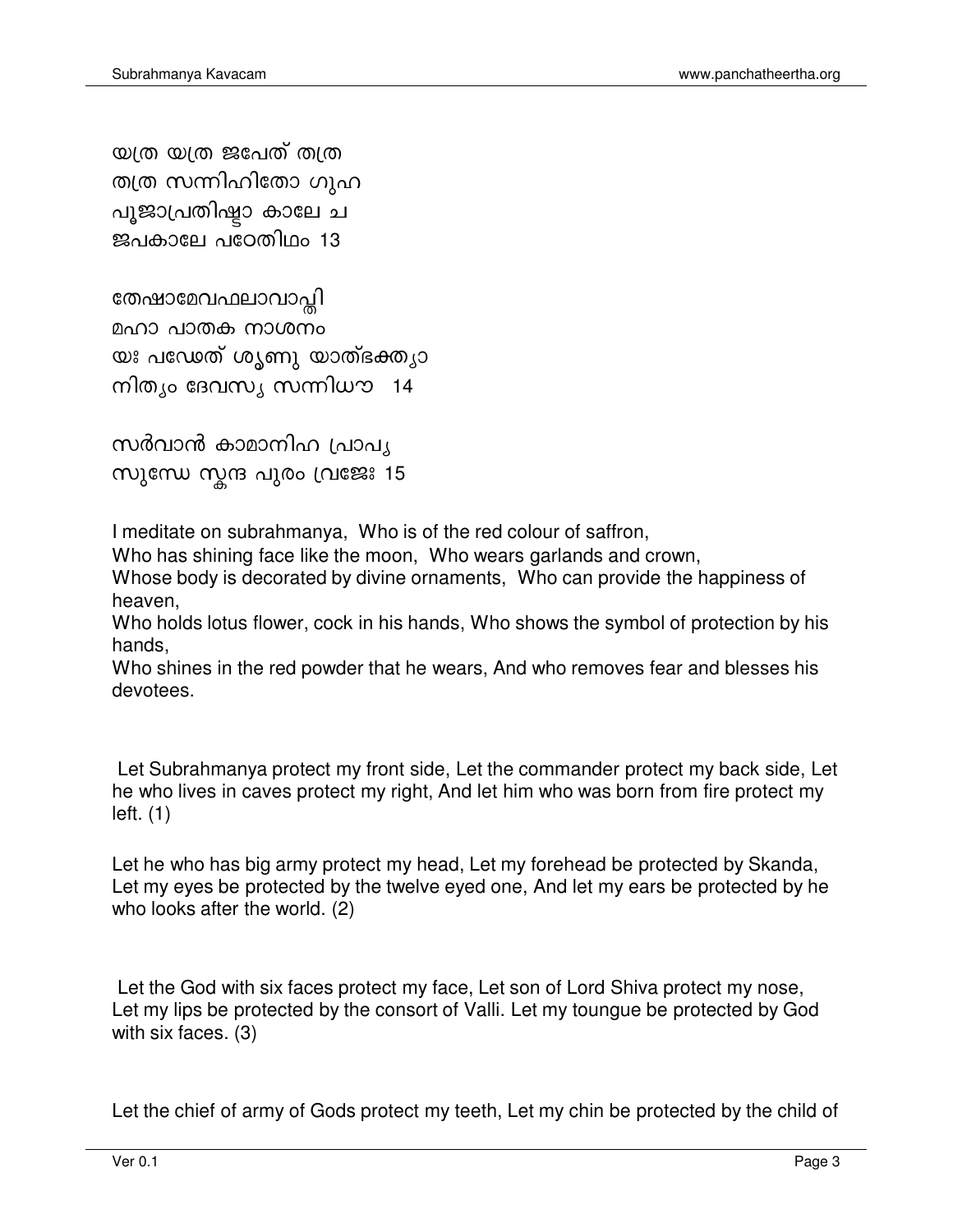fire,

Let my neck be protected by he who killed Tharaka, And let my hands be protected by the twelve handed God. (4)

Let he who holds Shakthi protect my hands, Let he who was born in a bush protect my chest,

Let he who was born out of fire protect my heart, And let my stomach be protected by Son of Ambika.(5)

Let my belly be protected by son of Shiva, Let my hips be protected by son of Hara, Let my thighs be protected by he who rides the elephant, And my calves be protected by son of Ganga. (6)

Let my knees be protected by Vishaka, Let my feet be protected by he who rides the pea cock,

Let all my organs be protected by Lord of all beings, And let the son of fire protect the seven minerals. (7)

During dawn,dusk and at night, During day time, noon and early morning, In deep forest difficult to enter, In gate of palace and during great fear, During war and in great forest, Which has all the cruel wild animals, From the fear of thieves, in difficult to enter places, When we are attacked by very high fever, From the fear of malefic planets, From the fear of bad omens, From the following of arrows and other arms, Protect me, oh God who split the Krouncha Mountains. (8-10)

He who reads this armour of Subrahmanya, Which blesses with what all we wish to, Would remove troubles of body, mind and soul, And this is the truth, this is the truth. (11)

He who wants dharma will get it, He who wants wealth will get wealth, He who wants love, will get love, And he who wants salvation, will get salvation. (12)

Wherever this is chanted, Lord Subrahamanya would be present there, And if read at times of worship and installation, The good effect of such an action would increase. (13)

If this is heard or listened to with devotion, In front of the God, All wishes would be fulfilled, And effect of very cruel actions destroyed. (14)